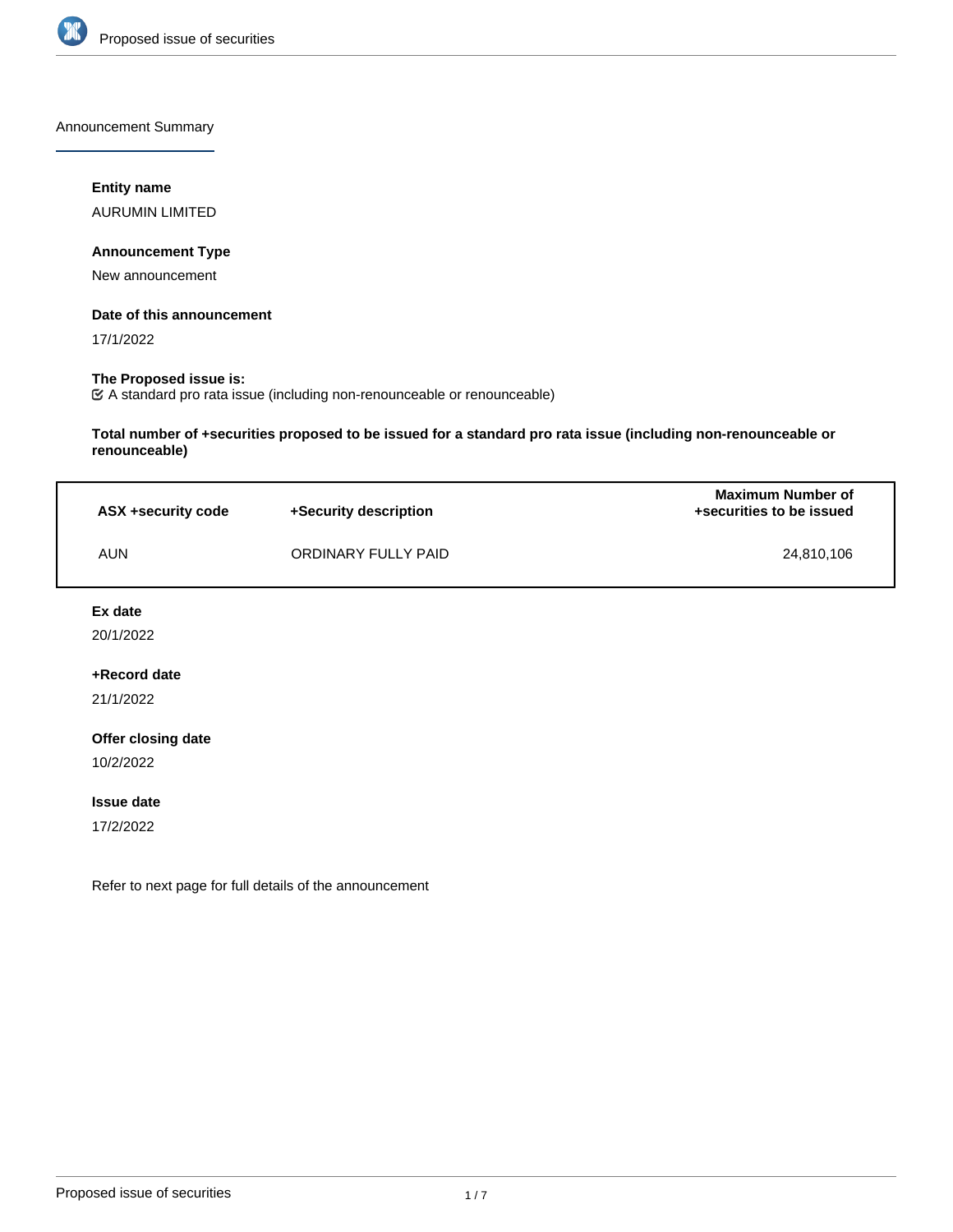

## Part 1 - Entity and announcement details

## **1.1 Name of +Entity**

AURUMIN LIMITED

We (the entity named above) give ASX the following information about a proposed issue of +securities and, if ASX agrees to +quote any of the +securities (including any rights) on a +deferred settlement basis, we agree to the matters set out in Appendix 3B of the ASX Listing Rules.

If the +securities are being offered under a +disclosure document or +PDS and are intended to be quoted on ASX, we also apply for quotation of all of the +securities that may be issued under the +disclosure document or +PDS on the terms set out in Appendix 2A of the ASX Listing Rules (on the understanding that once the final number of +securities issued under the +disclosure document or +PDS is known, in accordance with Listing Rule 3.10.3C, we will complete and lodge with ASX an Appendix 2A online form notifying ASX of their issue and applying for their quotation).

**1.2 Registered Number Type**

**Registration Number**

**ACN** 

639427099

**1.3 ASX issuer code**

AUN

**1.4 The announcement is**

New announcement

# **1.5 Date of this announcement**

17/1/2022

## **1.6 The Proposed issue is:**

A standard +pro rata issue (non-renounceable or renounceable)

# **1.6a The proposed standard +pro rata issue is:**

 $E + \text{Non-renounceable}$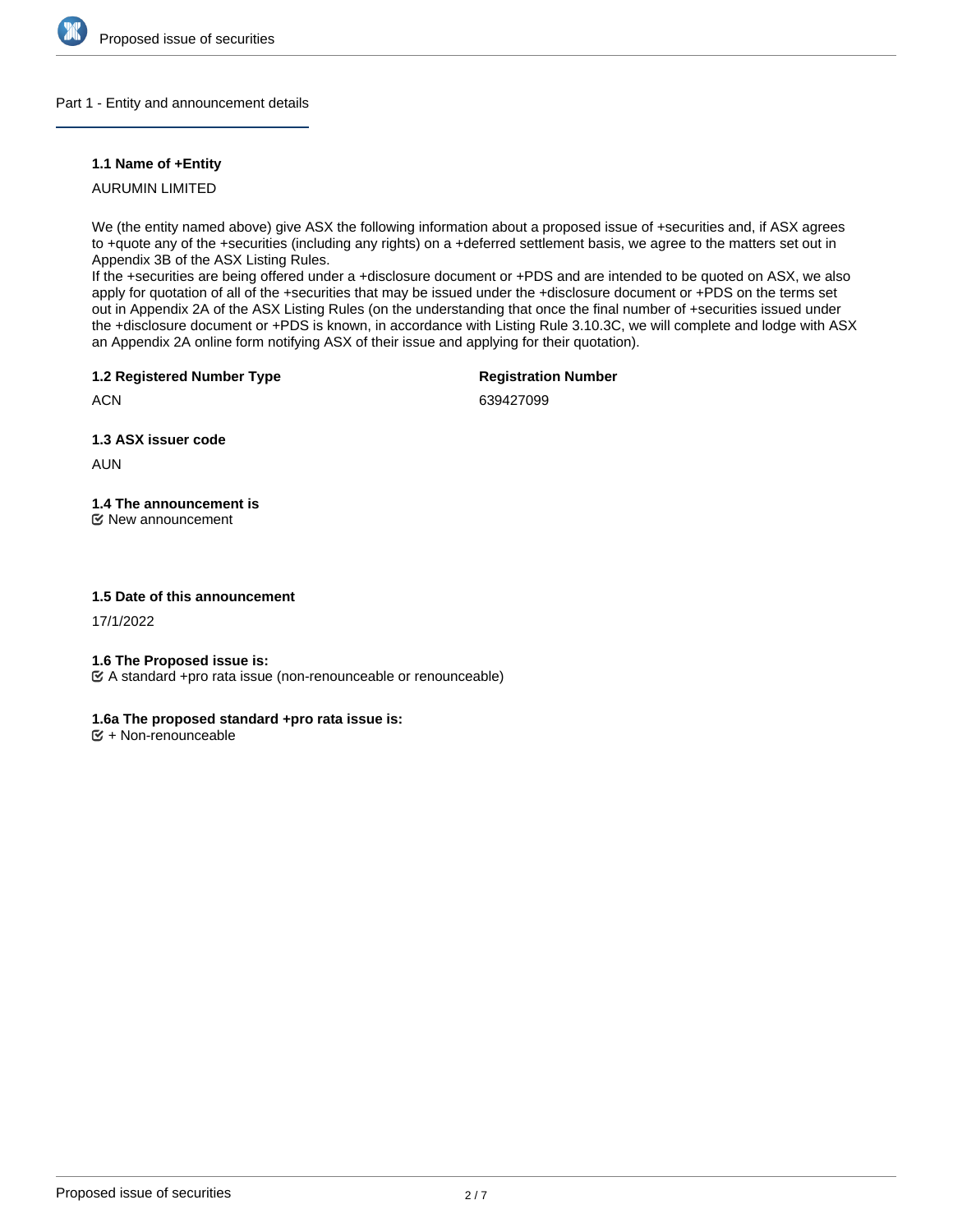

Part 3 - Details of proposed entitlement offer issue

Part 3A - Conditions

**3A.1 Do any external approvals need to be obtained or other conditions satisfied before the entitlement offer can proceed on an unconditional basis?**

No

Part 3B - Offer details

**Class or classes of +securities that will participate in the proposed issue and class or classes of +securities proposed to be issued**

**ASX +security code and description**

AUN : ORDINARY FULLY PAID

**Is the proposed security a 'New class' (+securities in a class that is not yet quoted or recorded by ASX) or an 'Existing class' (additional securities in a class that is already quoted or recorded by ASX)?** Existing class

**Will the proposed issue of this +security include an offer of attaching +securities?**  $\mathfrak{S}$  No  $\mathfrak{S}$  No  $\mathfrak{S}$  No

**If the entity has quoted company options, do the terms entitle option holders to participate on exercise?**

Details of +securities proposed to be issued

## **ASX +security code and description**

AUN : ORDINARY FULLY PAID

**ISIN Code (if Issuer is a foreign company and +securities are non CDIs)**

**ISIN Code for the entitlement or right to participate in a non-renounceable issue (if Issuer is foreign company and +securities are non CDIs)**

**Offer ratio (ratio to existing holdings at which the proposed +securities will be issued)**

**The quantity of additional +securities For a given quantity of +securities to be issued held** 4

1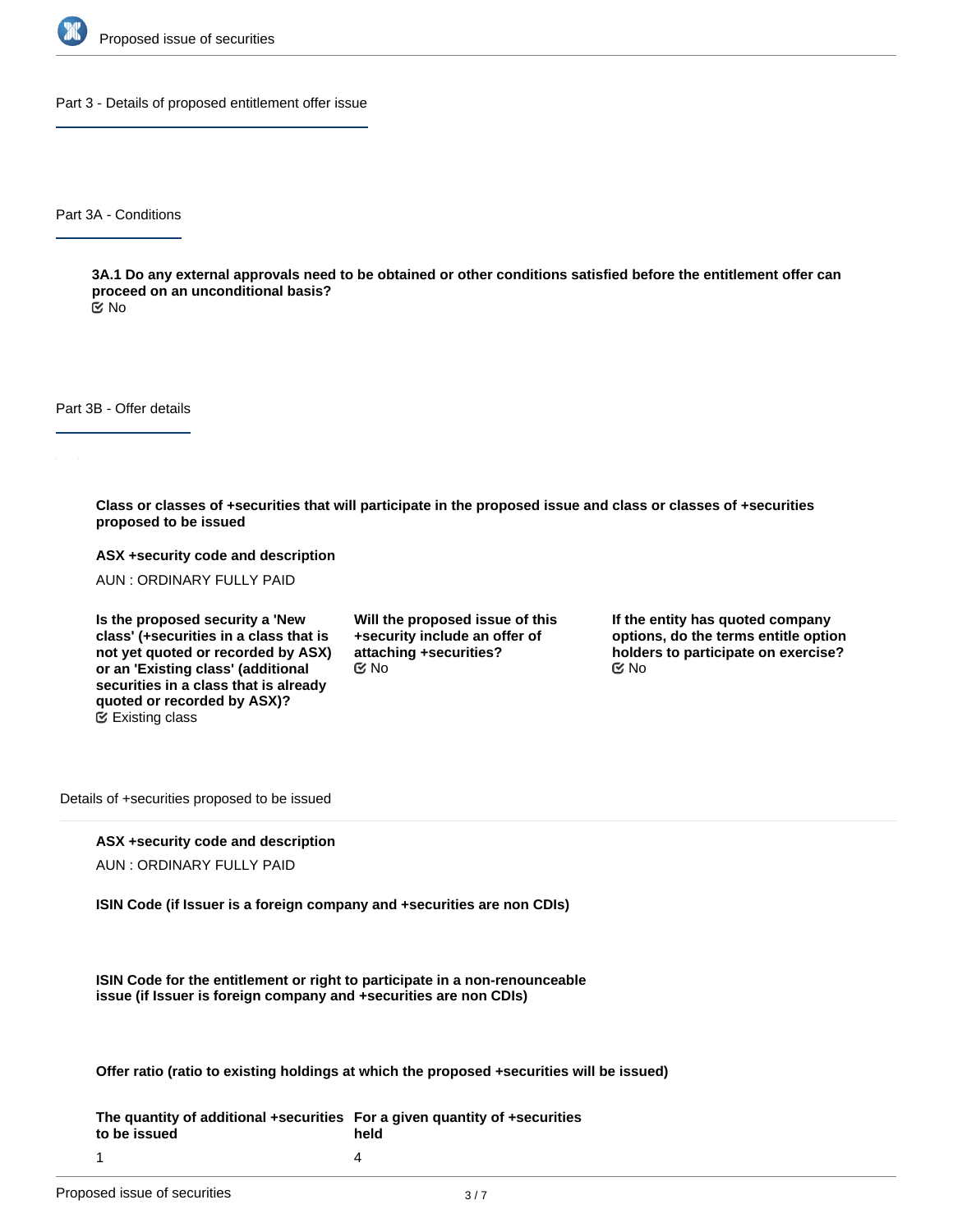| What will be done with fractional<br>entitlements? | Maximum number of +securities<br>proposed to be issued (subject to<br>rounding) |
|----------------------------------------------------|---------------------------------------------------------------------------------|
| Fractions rounded up to the next                   | 24.810.106                                                                      |
| whole number                                       |                                                                                 |

**Offer price details for retail security holders**

| In what currency will the offer be | What is the offer price per +security |
|------------------------------------|---------------------------------------|
| made?                              | for the retail offer?                 |
| AUD - Australian Dollar            | AUD 0.20000                           |

#### **Oversubscription & Scale back details**

**Will individual +security holders be permitted to apply for more than their entitlement (i.e. to over-subscribe)?** Yes

#### **Describe the limits on over-subscription**

Shares will only be issued pursuant to the Top Up Offer if the Entitlement Offer is undersubscribed and will only be issued to the extent necessary to make up any shortfall in subscriptions.

#### **Will a scale back be applied if the offer is over-subscribed?** Yes

#### **Describe the scale back arrangements**

Directors reserve the right to issue to an Applicant a lesser number of Shares pursuant to the Top Up Offer than the number for which the Applicant applies, or to reject an Application, or to not proceed with the Top Up Offer

**Will these +securities rank equally in all respects from their issue date with the existing issued +securities in that class?** Yes

Part 3C - Timetable

**3C.1 +Record date** 21/1/2022

**3C.2 Ex date** 20/1/2022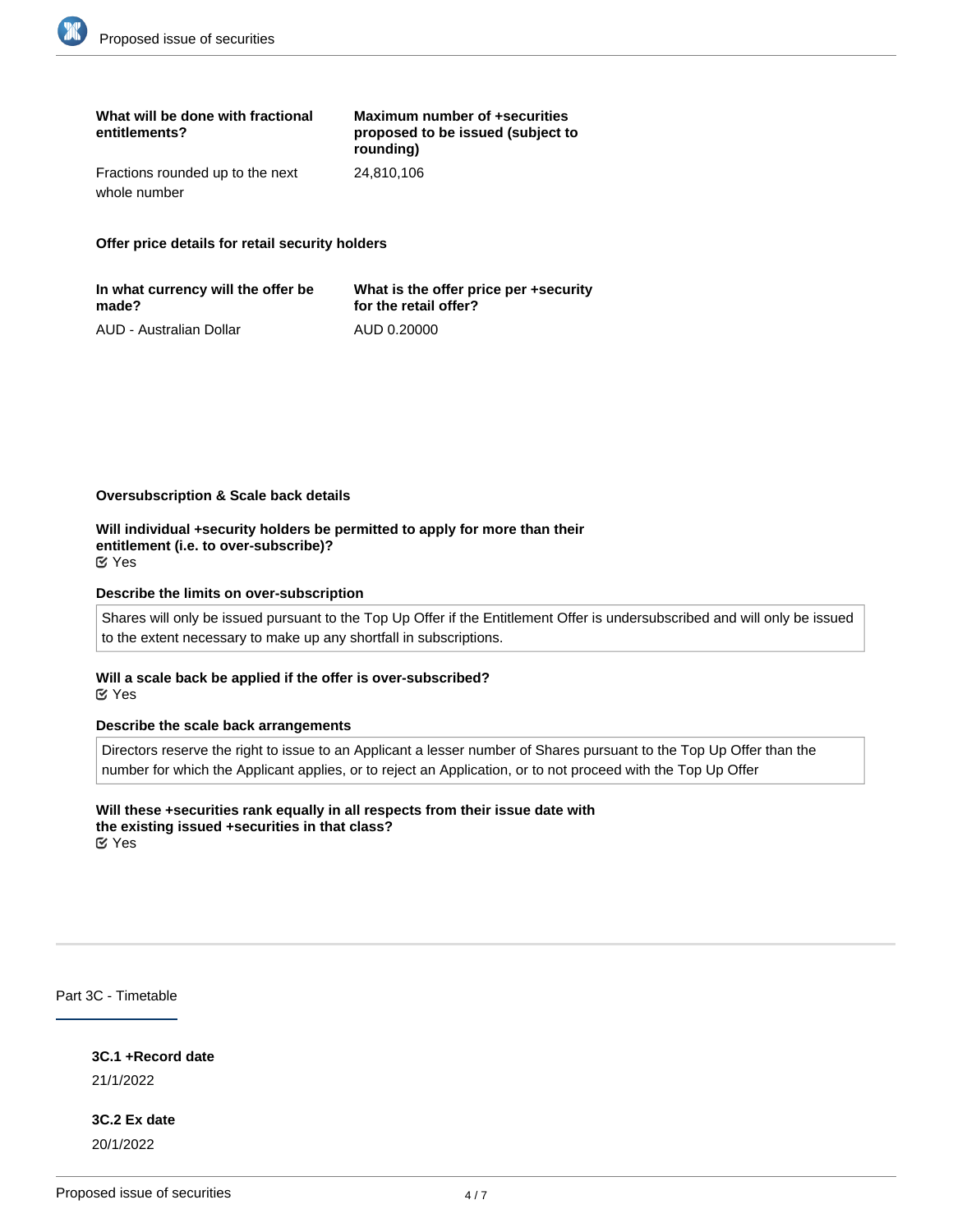#### **3C.4 Record date**

21/1/2022

**3C.5 Date on which offer documents will be sent to +security holders entitled to participate in the +pro rata issue**

27/1/2022

**3C.6 Offer closing date**

10/2/2022

**3C.7 Last day to extend the offer closing date**

7/2/2022

**3C.9 Trading in new +securities commences on a deferred settlement basis**

11/2/2022

**3C.11 +Issue date and last day for entity to announce results of +pro rata issue**

17/2/2022

## **3C.12 Date trading starts on a normal T+2 basis**

18/2/2022

**3C.13 First settlement date of trades conducted on a +deferred settlement basis and on a normal T+2 basis**

22/2/2022

Part 3E - Fees and expenses

**3E.1 Will there be a lead manager or broker to the proposed offer?** No

**3E.2 Is the proposed offer to be underwritten?** Yes

## **3E.2a Who are the underwriter(s)?**

Lazarus Corporate Finance Pty Ltd

## **3E.2b What is the extent of the underwriting (ie the amount or proportion of the offer that is underwritten)?**

The Entitlement Offer is partially underwritten by Lazarus Corporate Finance Pty Ltd (Lazarus) for up to 10,000,000 shares equating to \$2,000,000 (before costs).

## **3E.2c What fees, commissions or other consideration are payable to them for acting as underwriter(s)?**

(a) an underwriting fee of 6% of the Underwritten Amount, with all third party selling and/or sub-underwriting fees to be paid by the Underwriter from this fee;

(b) a selling fee of 6% of the gross proceeds received from the sale of all of the Remaining Shortfall Shares placed by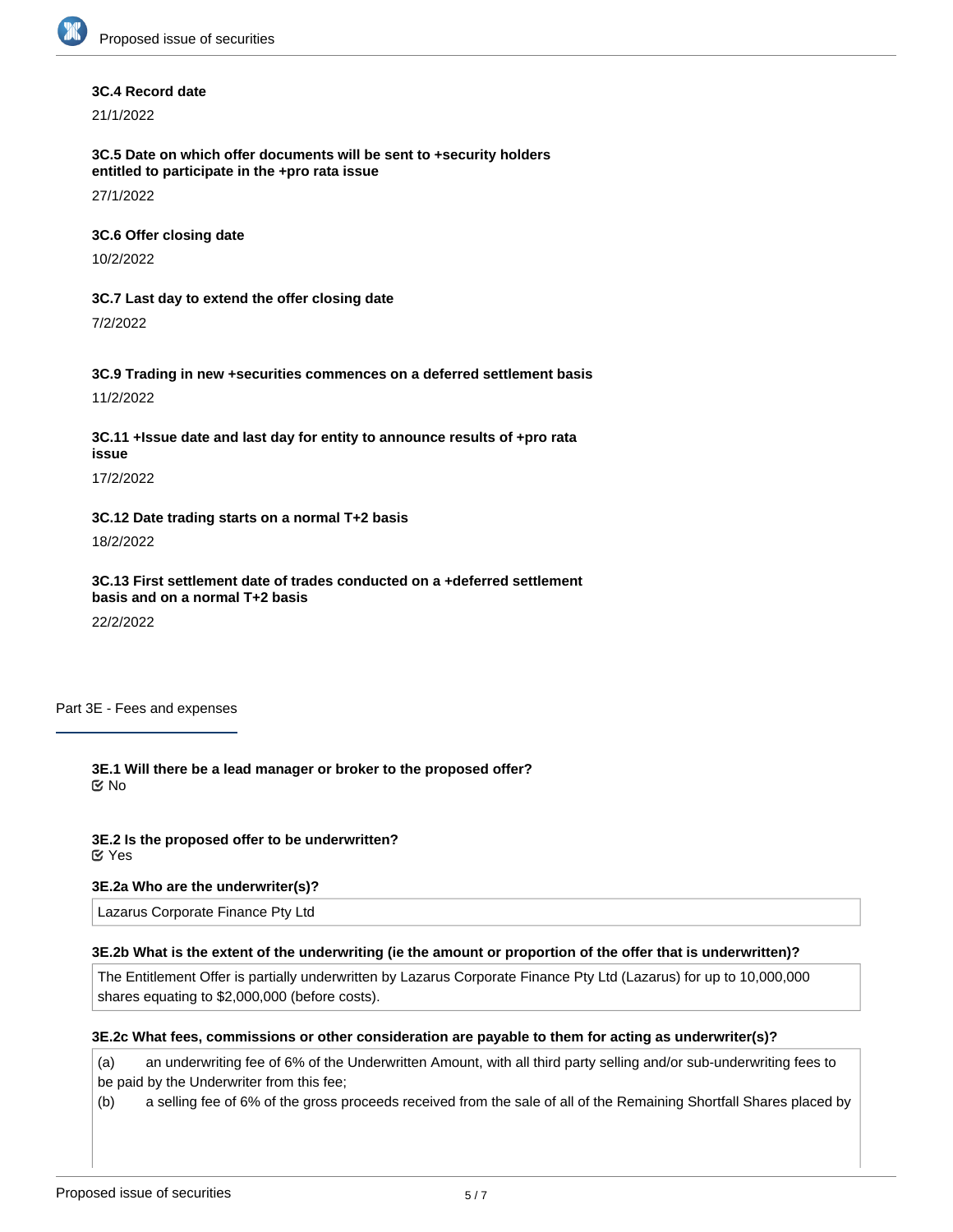

## the Underwriter; and

(c) in aggregate, issue 2,500,000 Options, to be issued (subject to the Company obtaining Shareholder approval) as consideration for the underwriting obligation undertaken by Lazarus pursuant to the Underwriting Agreement.

#### **3E.2d Please provide a summary of the significant events that could lead to the underwriting being terminated**

The obligation of Lazarus to underwrite the Entitlement Offer is subject to certain absolute rights of termination (including the Company ceasing to be listed and certain market indicie price drops) and qualified rights of termination on giving written notice to the Company (including where the Company suffers an insolvency event, the Company breaches the Underwriting Agreement or the Company suffers a material adverse change).

## **3E.2e Is a party referred to in listing rule 10.11 underwriting or sub-underwriting the proposed offer? K** No

**3E.3 Will brokers who lodge acceptances or renunciations on behalf of eligible +security holders be paid a handling fee or commission?** No

**3E.4 Details of any other material fees or costs to be incurred by the entity in connection with the proposed offer**

Part 3F - Further Information

#### **3F.1 The purpose(s) for which the entity intends to use the cash raised by the proposed issue**

The proceeds will be used to satisfy the Completion Payment pursuant to the Sandstone SPA, fund exploration on the Company's projects and for general working capital.

# **3F.2 Will holdings on different registers or subregisters be aggregated for the purposes of determining entitlements to the issue?**

No

## **3F.3 Will the entity be changing its dividend/distribution policy if the proposed issue is successful?** No

#### **3F.4 Countries in which the entity has +security holders who will not be eligible to participate in the proposed issue**

GUERNSEY, UNITED ARAB EMIRATES.

# **3F.5 Will the offer be made to eligible beneficiaries on whose behalf eligible nominees or custodians hold existing +securities**

Yes

#### **3F.5a Please provide further details of the offer to eligible beneficiaries**

Nominees and custodians that hold Shares should note that the Offers are available only to Eligible Shareholders. The Company is not required to determine whether or not any registered holder is acting as a nominee or the identity or residence of any beneficial owners of Shares. If any nominee or custodian is acting on behalf of a foreign person, that holder, in dealing with its beneficiary, will need to assess whether indirect participation by the beneficiary in the Offers are compatible with applicable foreign laws.